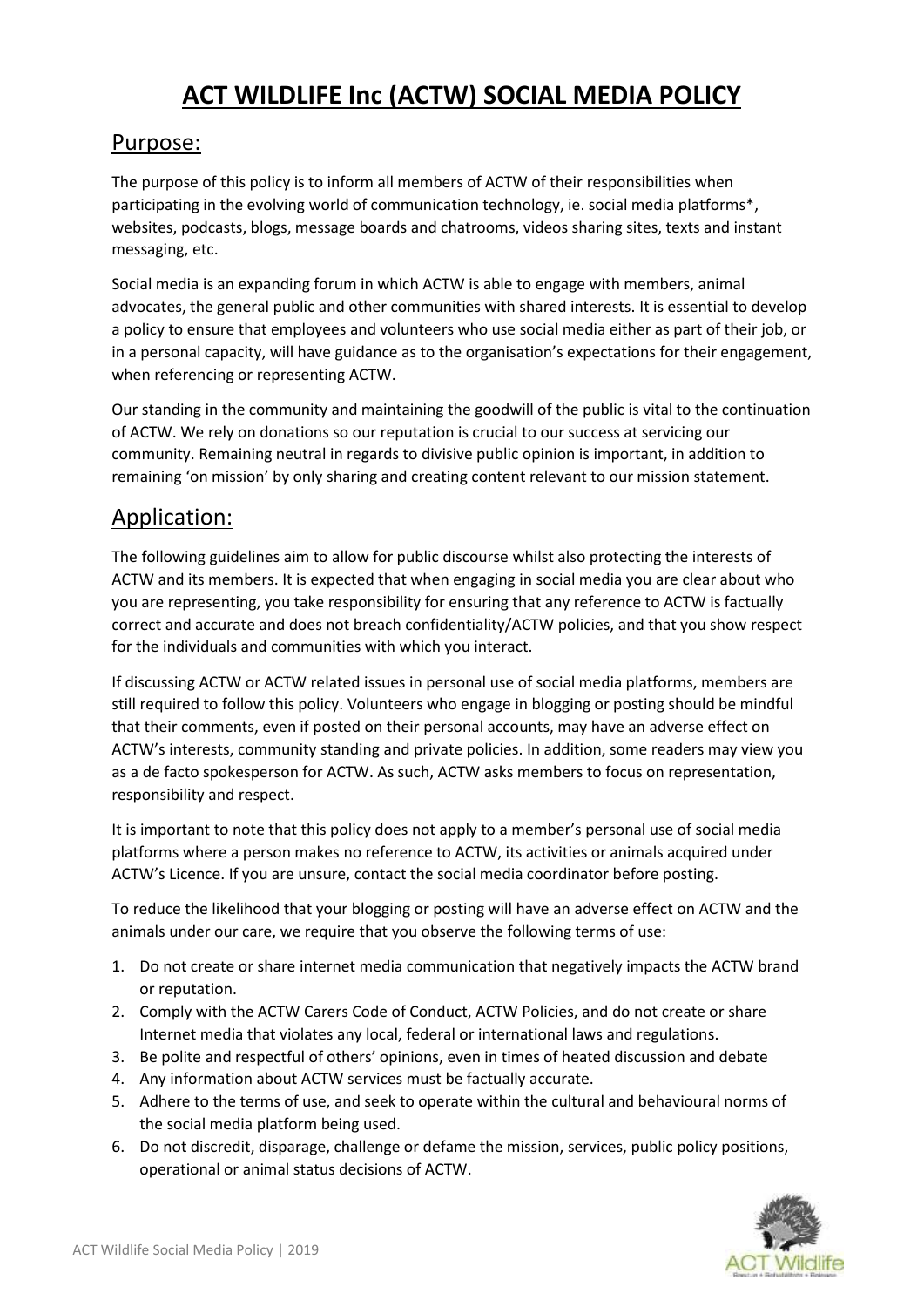- 7. Do not criticize individual staff or volunteer performance (by name, title or role.) Do not disclose the name or any personal identifying information of any staff or volunteer without his/her permission.
- 8. Do not discuss the behaviour, medical condition, behavioural status or euthanasia status of animals in our care which could negatively impact that animal or of other animals in our care. Do not "lobby" for specific animals in our care in this public forum.
- 9. Do not post information that adversely reinforces negative species-specific stereotypes.
- 10. Support ACTW position statements on issues and public policy/legislation, but do not represent the organisation as a spokesperson without permission of the Committee or President/Vice-President.
- 11. Do not comment on Governmental policy issues for which ACTW does not have an organisational position statement (eg. Kangaroo cull). As stated above, no member may comment representing ACTW, and it is your responsibility to clearly state that you are speaking for yourself and not on behalf of the organisation. If unsure of the position of ACTW, contact the President or Vice-President.
- 12. Disclose only publicly available information. You must not comment on or disclose confidential ACTW information (such as financial information, internal policies, member or member of public details, financial performance, business plans).
- 13. Only offer advice, support or comment on topics that fall within your area of responsibility at ACTW. For other matters, alert the relevant coordinator, and if the situation requires a real time response, let the other party know that the request has reached ACTW for response and will be followed up.
- 14. The ACTW social media coordinator will work with volunteers to moderate comments if and when they are posted on ACTW social media. If a volunteer considers any content to be in breach of ACTW rules they should notify the ACTW social media coordinator or the administrator of the site where the material appears. Anything deemed to be unlawful, abusive, defamatory, invasive of another's privacy, or obscene to a reasonable person will be immediately deleted from ACTW social media.
- 15. Do not post any photos or information that could be used by a member of public to educate themselves in the care of a native animal without a licence or appropriate training.
- 16. Do not share, show or distribute any photos or videos taken in training courses or documents received from ACTW without our express permission.
- 17. If you are in need of expensive/large equipment or other specialty items relating to the care of animals covered under the ACTW license, inform your co-ordinator and we can purchase and/or fundraise through the appropriate legal channels.

## Procedure:

ACTW social media coordinator will regularly monitor the content of all of the organisation's social media sites. If breaches to this policy are discovered, the Coordinator will inform the ACTW Committee, who may direct or agree to the decision of the Coordinator to restrict, block, suspend, terminate, delete or discontinue any volunteers access to ACTW internet media sites at any time, without notices and delete postings.

## Policy Administration and Interpretation:

The social media coordinator will be responsible for administering and interpreting the guidelines and provisions of this policy. Any questions regarding the appropriate use of ACTW social media sites or your personal social media (Facebook, etc.) should be directed to the social media coordinator. By accessing, viewing and/or posting any content related directly or indirectly to ACTW on any